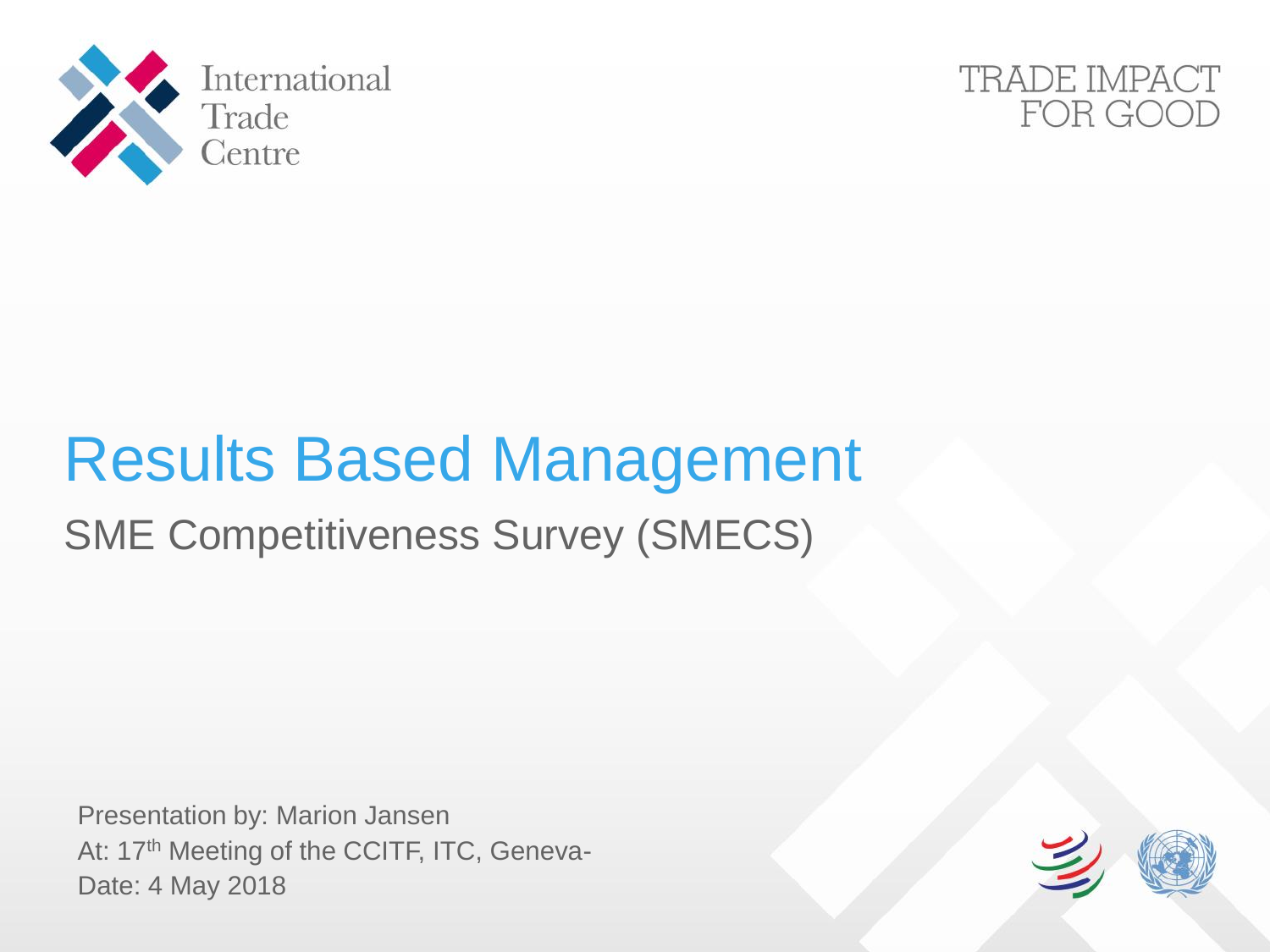### Key objectives of the SME competitiveness survey **SME COMPETITIVENESS OUTLOOK**

#### **Corporate approach:**

• « *Competitiveness is the demonstrated ability to design, produce and*  **AN ELECTRIC STATE** *commercialize an offer which fully, uniquely and continuously fulfils the needs of targeted market segments, while connecting with and drawing resources from the business environment and achieving sustainable return on resources employed*» (SME Competitiveness Outlook 2015)

#### **Project level: streamlined needs and impact assessment**

- One harmonized (but modular) survey
- One ITC data set (beneficiary characterization and results measurement "**at the click of a button**")





TRADE IMPACT FOR G(

Connect, compete and change for inclusive growth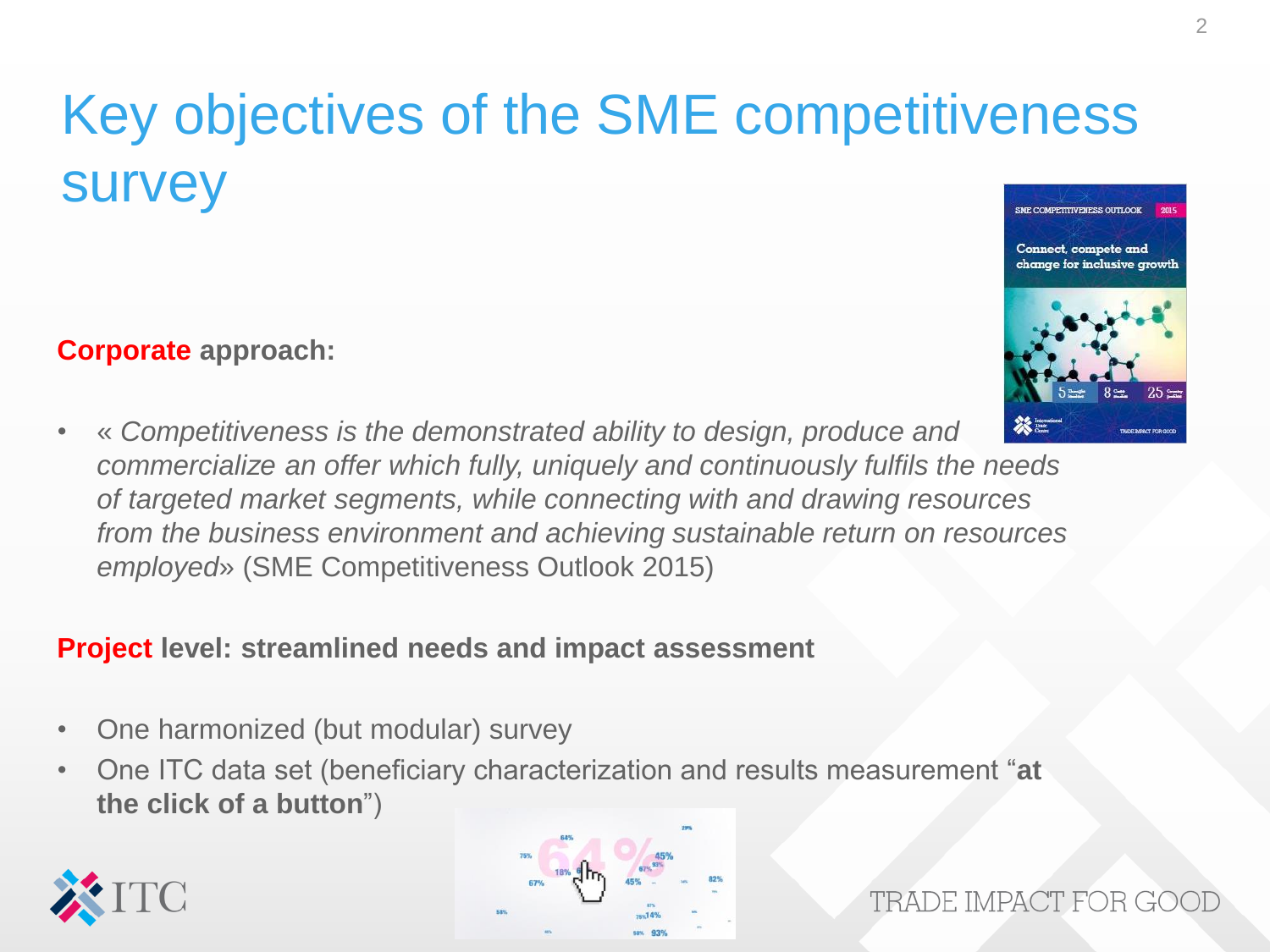## Advantages of harmonized survey for ITC RBM

#### **Time saver**:

- No need to design an enterprise survey from scratch
- No need to spend time formatting or processing data

#### **Cost saver**:

- No need to pay for a survey tool
- Reduction of staff/consultant's time spent on survey management

#### **Reporting**:

- SMECS offers a standardised way of reporting
- SMECS designed to be aligned with ITC corporate outcome indicators



TRADE IMPACT FOR G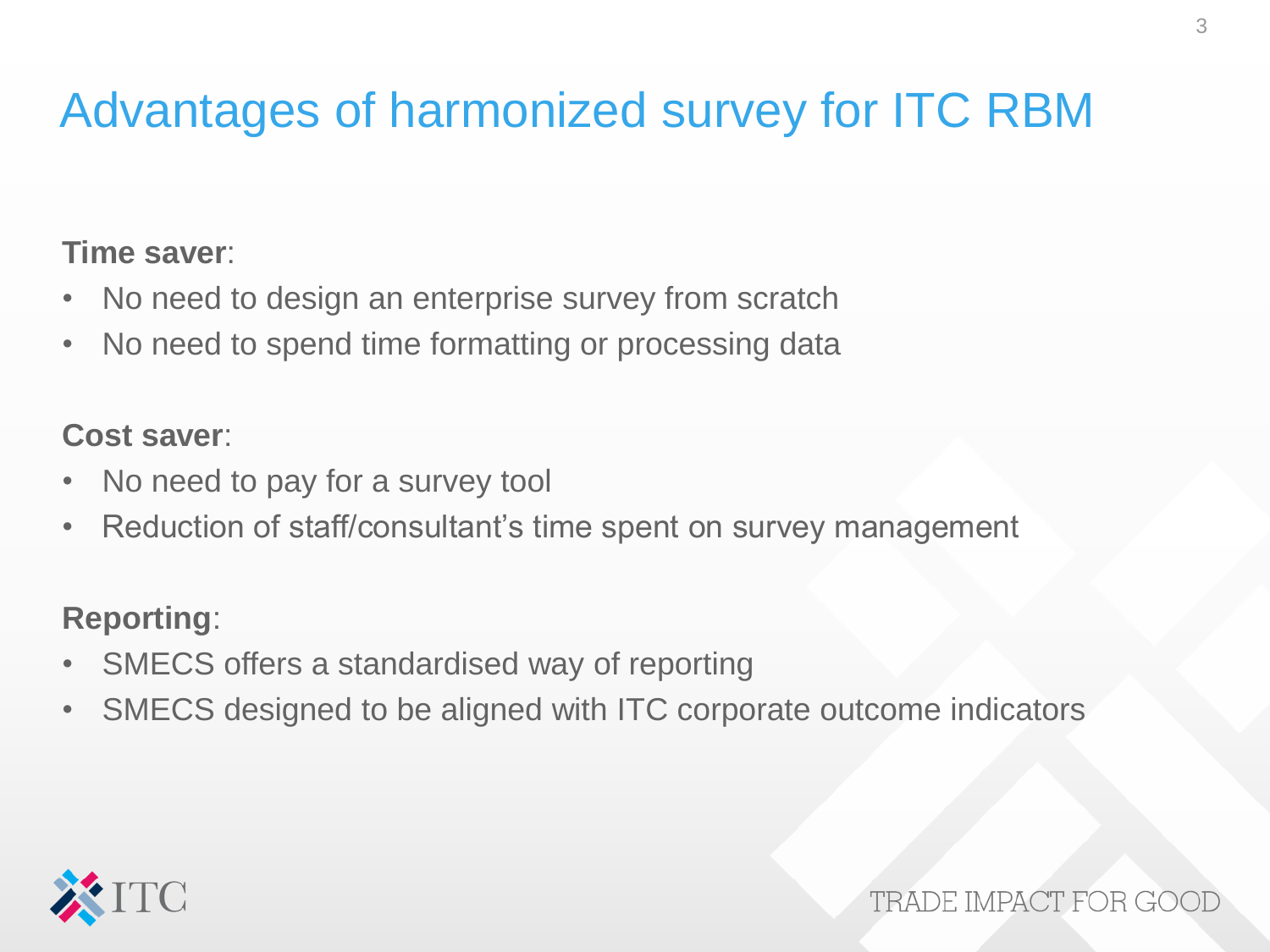#### **# of enterprises having transacted international business**



#### **SMECS harmonized question:**

In the last full calendar year, what were this establishment's total annual sales for all products and services?



Change can be measured after two rounds. Control groups can be used if available.



TRADE IMPACT FOR G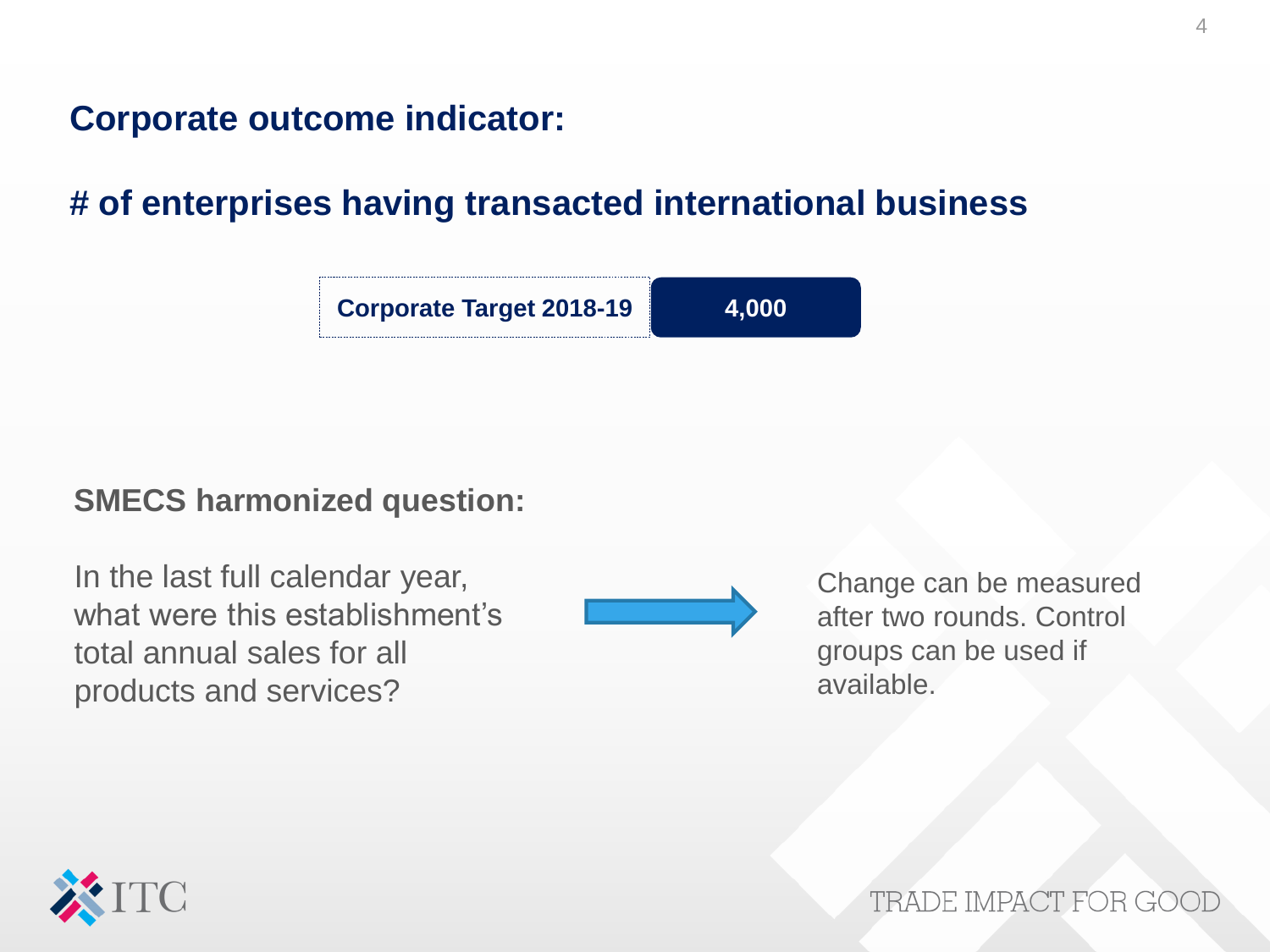### **# of enterprises having made changes to their business operations for increased international competitiveness**

**Corporate Target 2018-19** 15,000

### **Example 1: Project focus on training firms to get certified**

SMECS Question: Does this establishment's main product or service hold any of the following types of internationally recognized certificates?

- $\Box$  Safety certificate
- Quality or performance certificate
- $\Box$  Sustainability certificate
- $\Box$  Other type of certificate

Change in this metric can be measured after two rounds. Controls groups can be used if available.

TRADE IMPACT FOR GO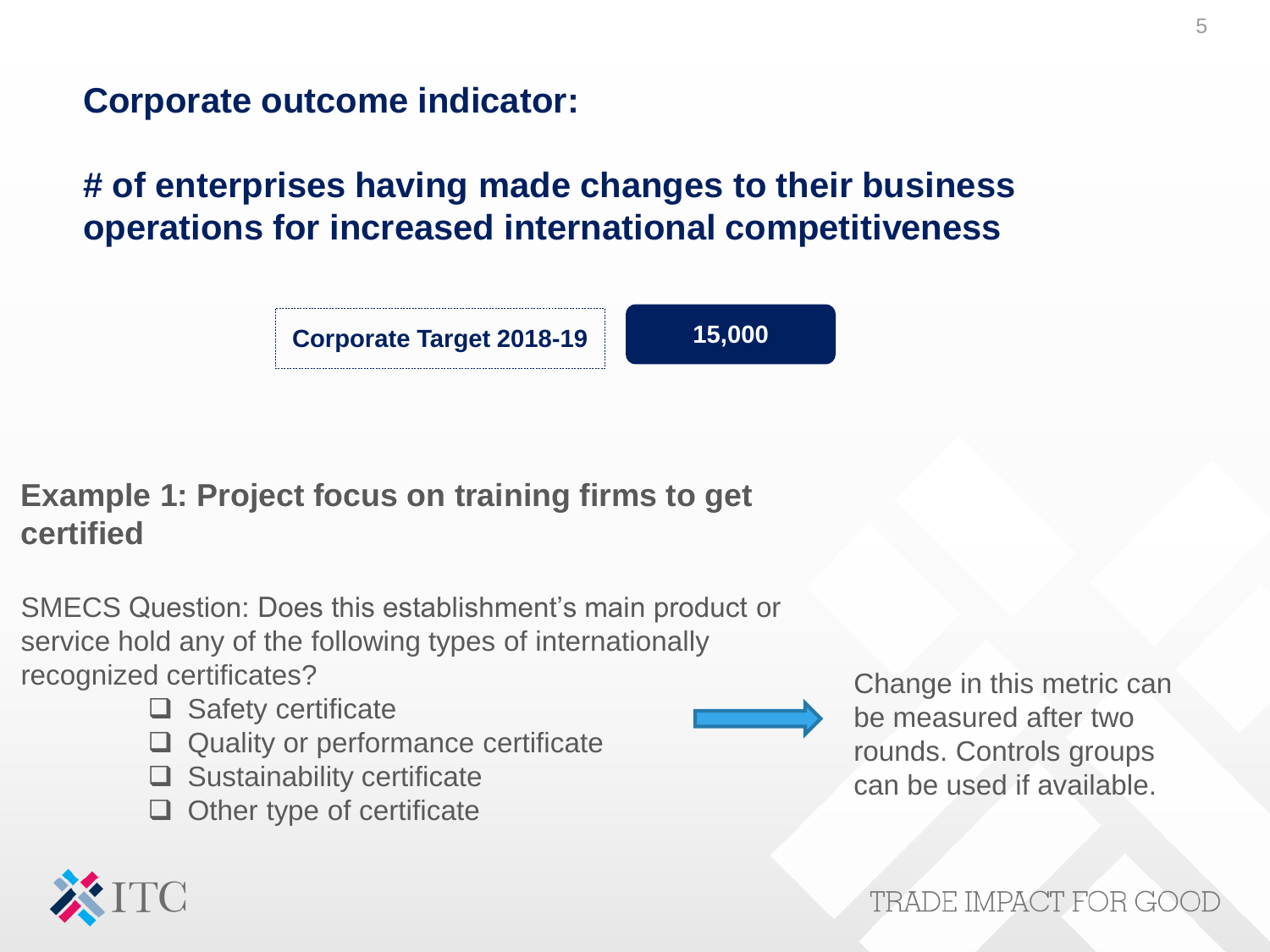### **# of enterprises having made changes to their business operations for increased international competitiveness**

**Corporate Target 2018-19 15,000** 

### **Example 2: Project focus on improving private actors' capacity to trade and participate in GVC**

SMECS Question: How often does your company assess the performance of your suppliers?





Change in this metric can be measured after two rounds. Controls groups can be used if available.

TRADE IMPACT FOR GOO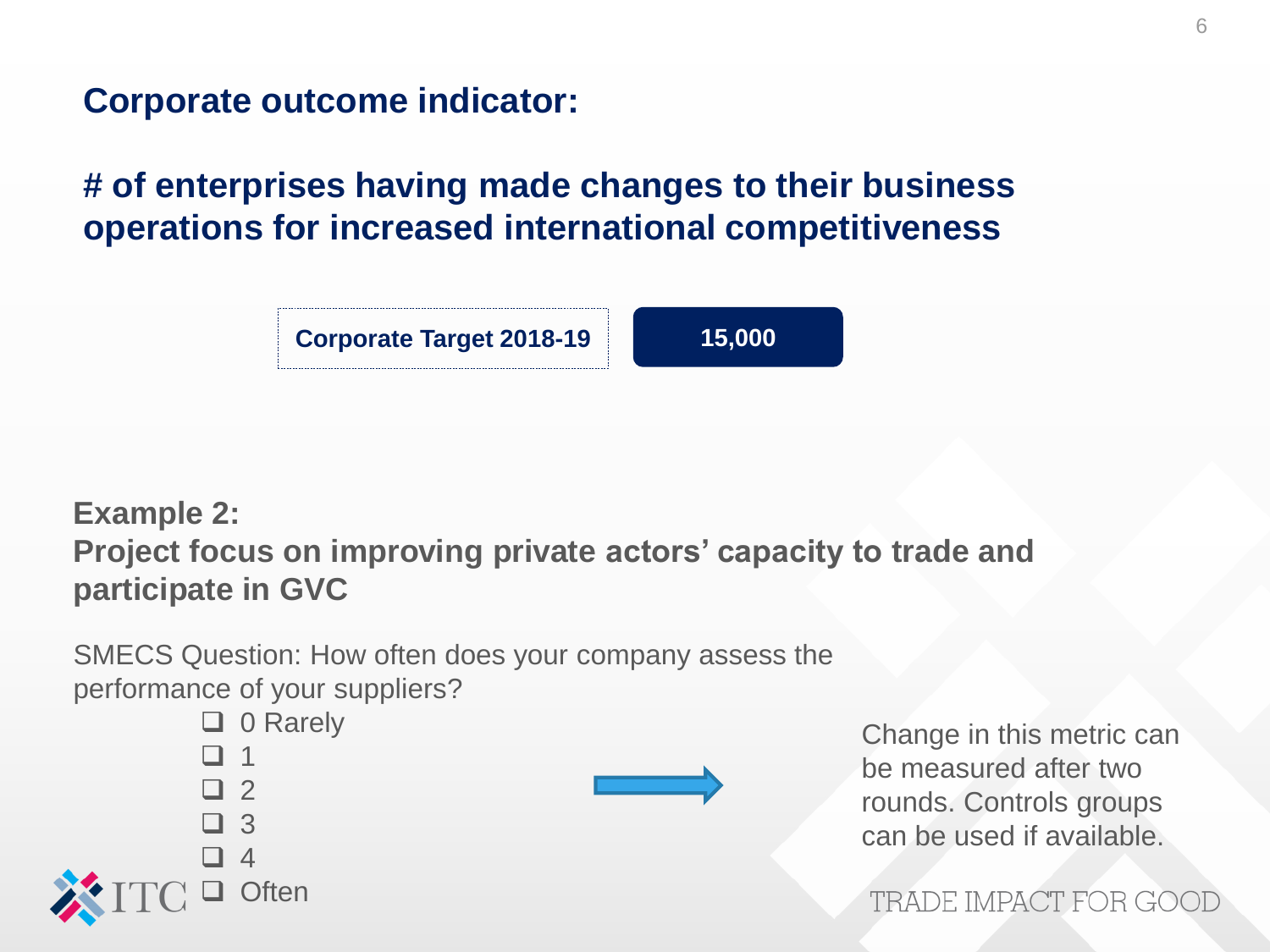**# of enterprises having made changes to their business operations for increased international competitiveness**



#### **Example 3: Project focus on improving SME operational capacities**

SMECS Question: Does your company keep the following types of records?

- **Q** Revenues
- **□** Expenses
- $\Box$  Liabilities
- □ Assets

Change in this metric can be measured after two rounds. Controls groups can be used if available.



TRADE IMPACT FOR GO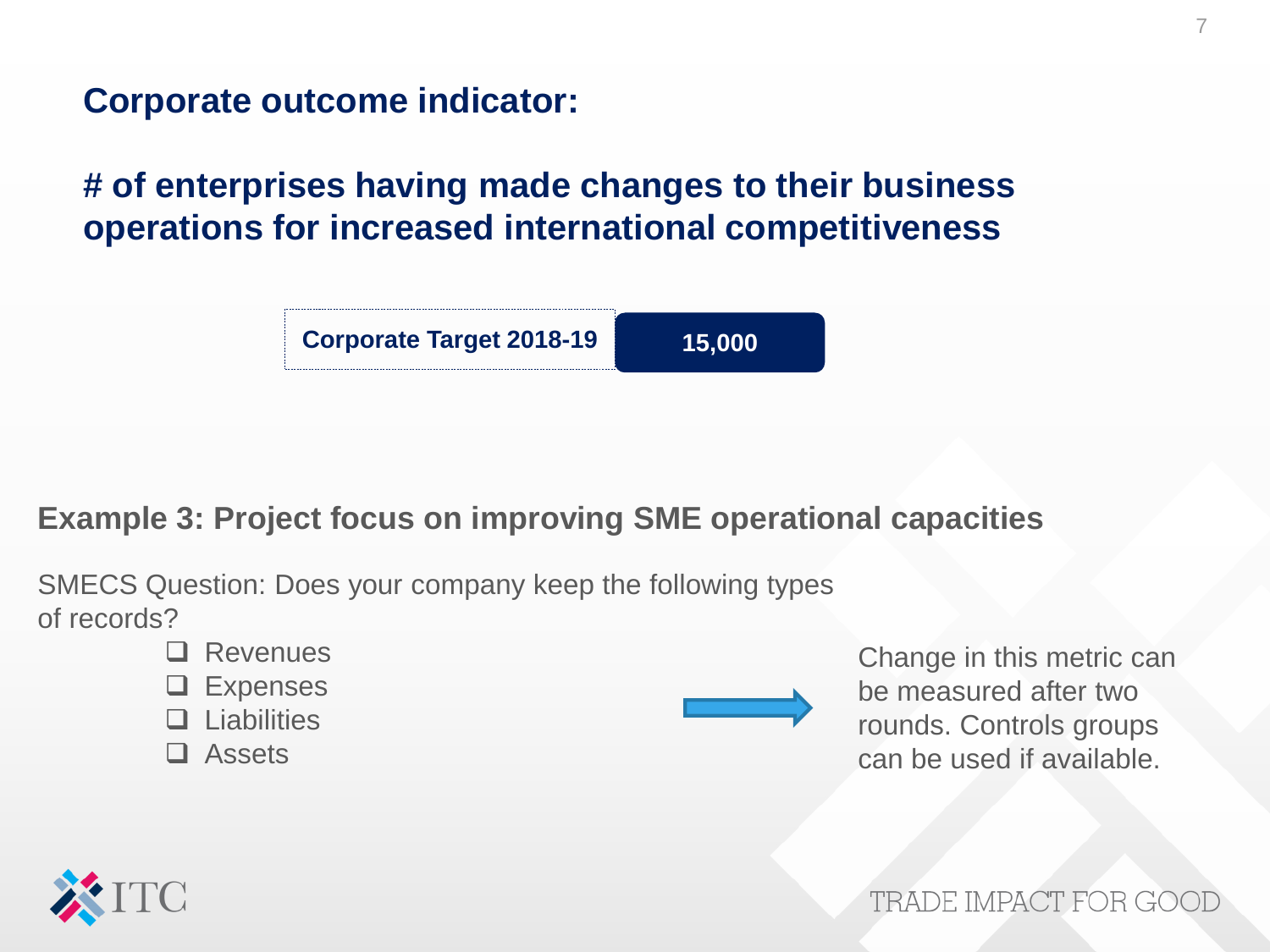## SMECS contains questions related to SDG impact indicators

#### Module A: Contact information (2mins)

• Keep track of who ITC's beneficiaries are

#### Module B: Establishment Information (8mins)

- Standardised and SPPG compliant.
- Capture important metrics like women & youth employment, exports

#### Module C: Capacity to Compete (pick and mix)

- Quantity and cost requirements
- Quality requirements
- Time requirements

#### Module D: Capacity to Connect (pick and mix)

- Connecting to buyers
- Connecting to suppliers
- Connecting to institutions

#### Module E: Capacity to Change (pick and mix)

- Financial requirements
- Skills requirements
- Innovation and IP requirements

#### Module Z: Project Specific

• Questions for logframe, needs assessment



- $\Rightarrow$  Economic growth
- $\Rightarrow$  Inclusiveness (young, gender)
- $\Rightarrow$  Environmental sustainability

#### This PDF generated by jasmeer, 3/21/2018 9:20:18 AM Questionnaire created by jasmeer, 3/21/2018 1:18:37 PM<br>Last modified by jasmeer, 3/21/2018 1:19:56 PM Not shared with anyone

Sections: 6, Sub-sections: 12, Questions: 106.<br>Questions: 106. Questions with validation conditions:12 .<br>Metare: 0

Survey **Solutions** 

#### **SMECS Questionaire v15-1 -Strategic Framework**

SURVEY IDENTIFICATION INFORMATION QUESTIONNAIRE DESCRIPTION

MODULE A: CONTACT INFORMATION No sub-sections, No rosters, Questions: 9

MODULE B: ESTABLISHMENT INFORMATION Sub-sections: 2. No rosters. Questions: 25. Static texts: 3.

MODULE C: CAPACITY TO COMPETE Sub-sections: 4. No rosters. Ouestions: 22. Static te

MODULE D: CAPACITY TO CONNECT Sub-sections: 3. No rosters. Questions: 21

MODULE E: CAPACITY TO CHANGE Sub-sections: 3, No rosters, Questions: 23.

MODULE F: POST INTERVIEW QUESTIONS (TO BE FILLED BY INTERVIEWER) No sub-sections. No rosters. Questions: 6

**APPENDIX A - INSTRUCTIONS** 

**APPENDIX B - OPTIONS** 

LEGEND

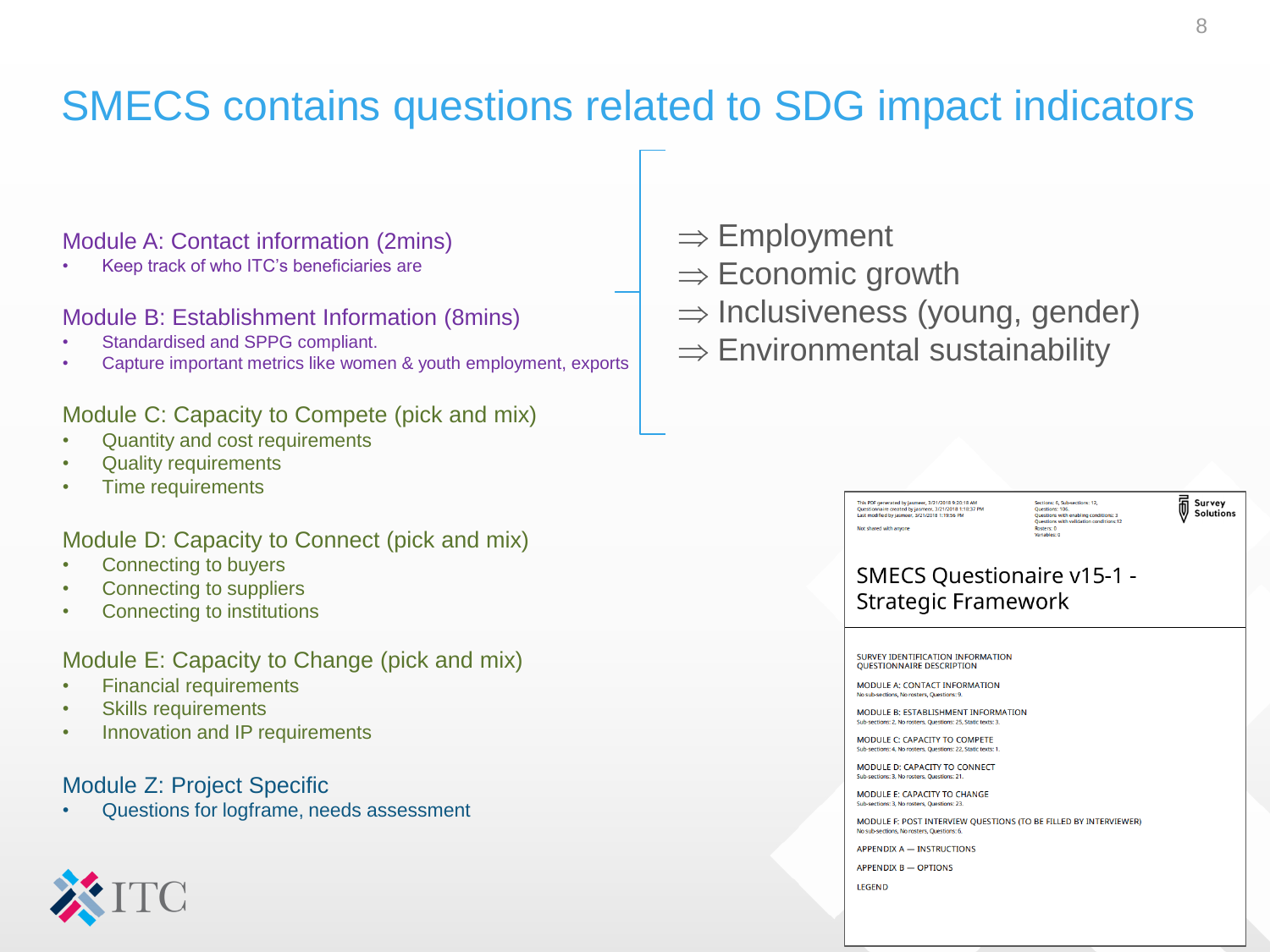## SMECS: to connect, compete and change

|                |                                                                                          | Levels                               |  |
|----------------|------------------------------------------------------------------------------------------|--------------------------------------|--|
| Pillars        | Theme                                                                                    | Levels                               |  |
| Compete        | • Quantity and cost requirements<br>• Time requirements<br>• Certification and standards |                                      |  |
| <b>Connect</b> | • Linkages with customers<br>- Linkages with businesses<br>- Linkages with institutions  | National environment<br>ecosystem    |  |
| Change         | • Financing requirements<br>• Skills requirements<br>• Innovation requirements           | Firm capabilities<br><b>Business</b> |  |

Currently, the SMECS database contains data on **1427 enterprises**.

This is projected to rise to 3000 by the end of 2018.





TRADE IMPACT FOR GOOI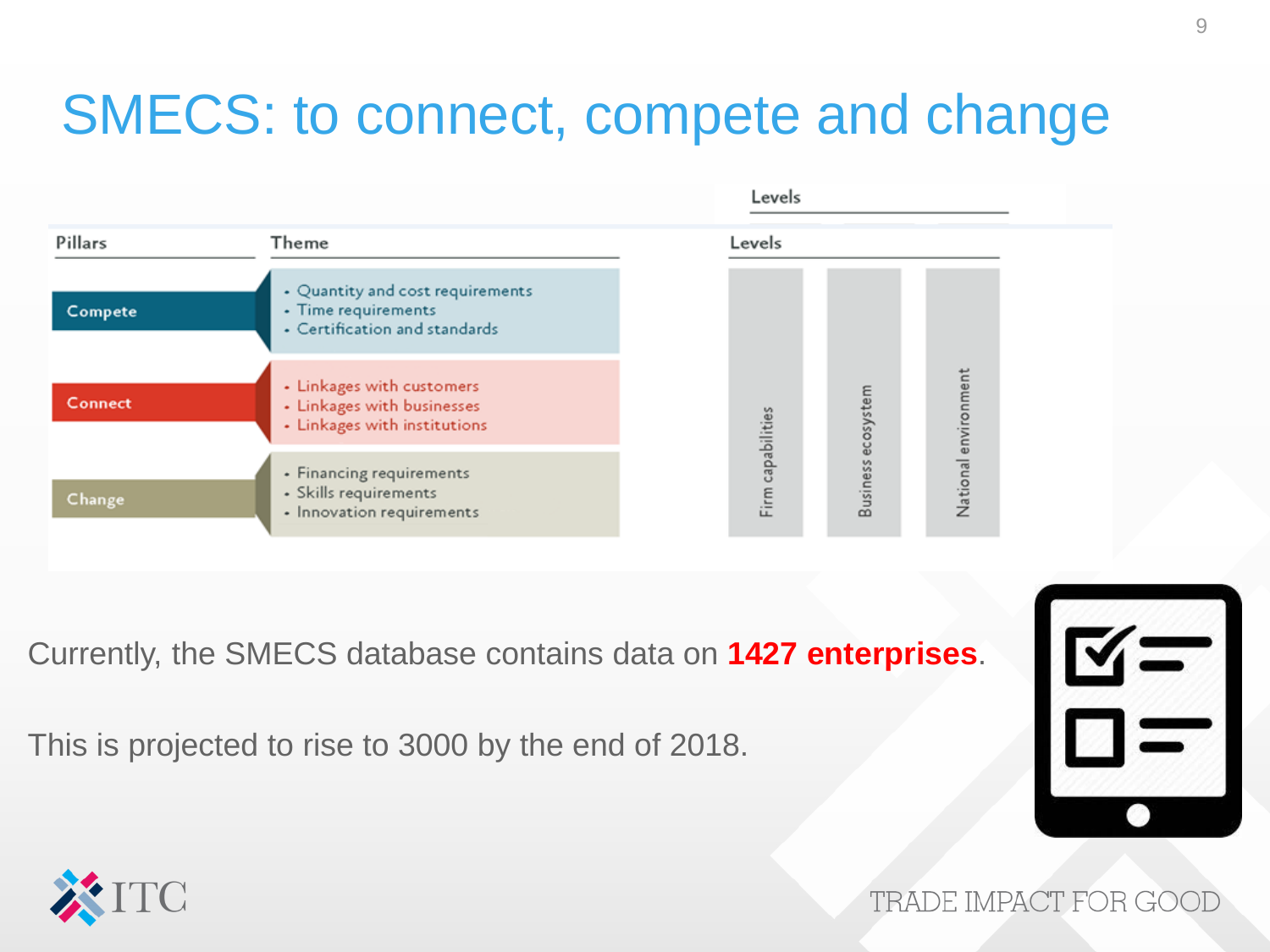## SMECS for needs assessment

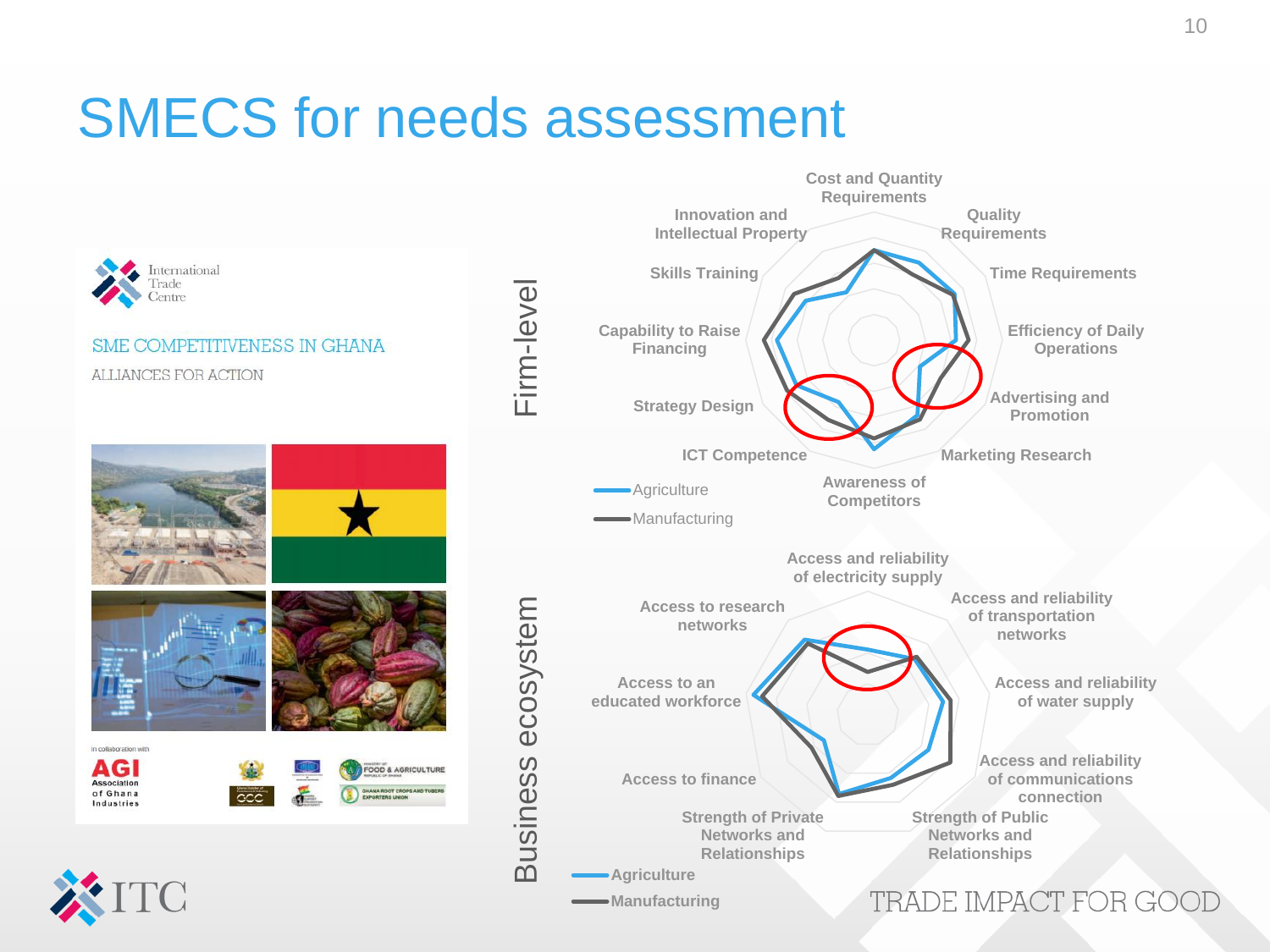## SMECS to measure progress: NTFIII Uganda

#### **Change is the SME competitiveness scores between 2015 and 2017**



**% with a website**



TRADE IMPACT FOR GOO